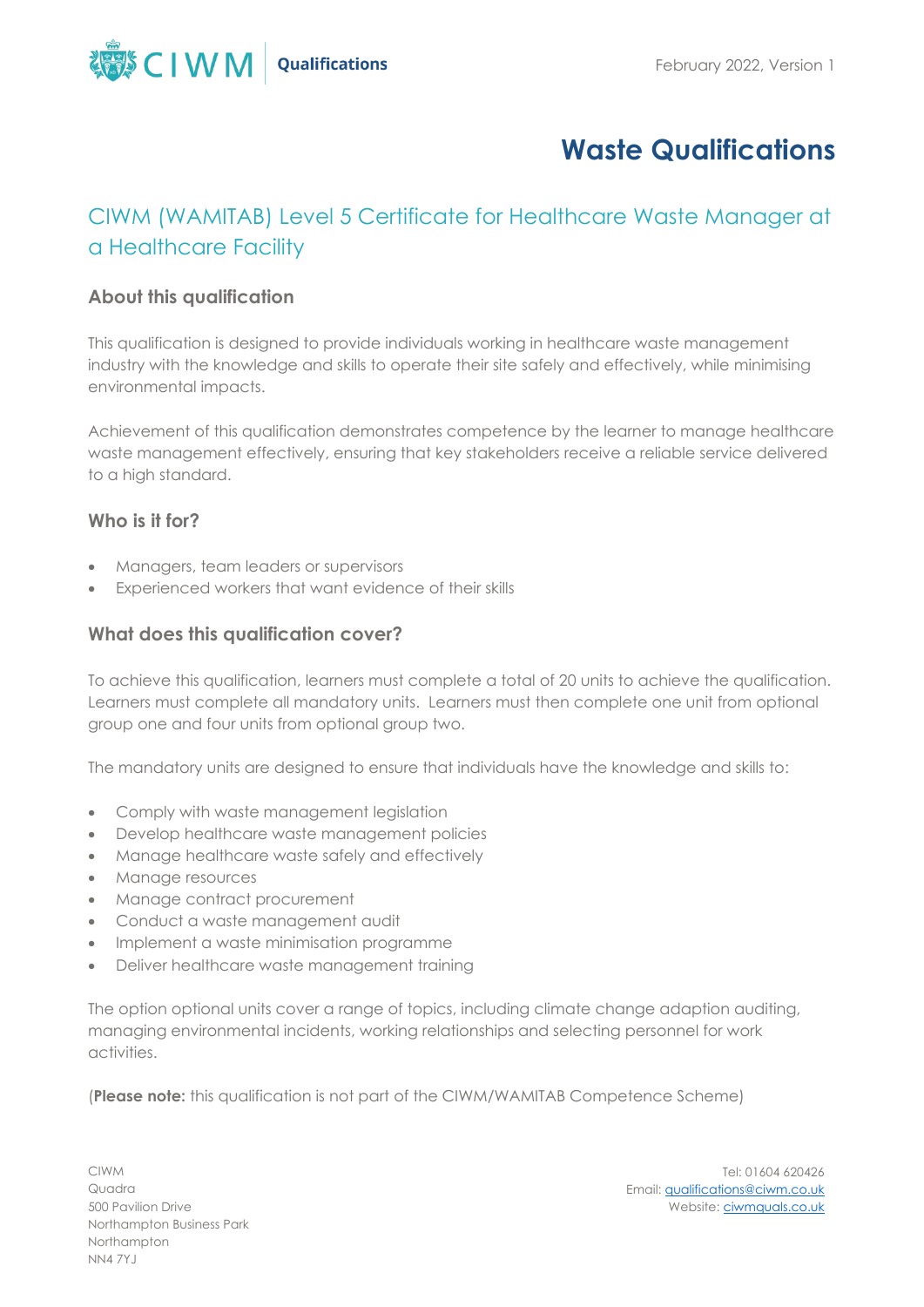

#### **What are the entry requirements of this qualification?**

This qualification is open entry. This means that learners interested in undertaking the qualification do not require any other qualifications or levels of attainment. However, learners will need to be employed in a suitable position, or have access to the working environment, as the qualification is assessed 'on the job'.

# **What job role could this qualification lead to or support?**

This qualification is ideal for experienced people managing healthcare waste management operations that require evidence of their competence. It is a flexible qualification that can be tailored to meet the requirements of specific job roles in the sector or within a particular organisation. People already working in relevant roles could be employed by NHS, waste management companies or third sector (not-for-profit) organisations.

#### **What are the opportunities for progression to further learning?**

Learners that are interested in advancing their careers through further education can go onto study several qualifications at a higher level, including:

- FdSc Wastes Management
- BSc Wastes Management
- MSc Waste and Resource Management

#### **General Information**

Guided Learning Hours: 240<sup>\*</sup> \*this is the amount of time the average learner is expected to spend in supervised learning and practice, but may vary by learner **Maximum Total Qualification Time:** 480 **Ofqual Number:** 610/0550/2 **CIWM Code:** HWMHF **Quartz Code:** 547 (programme)/ 422 (qualification) **Assessment:** Portfolio of evidence **Available in the following countries:** England, Wales, Scotland, Northern Ireland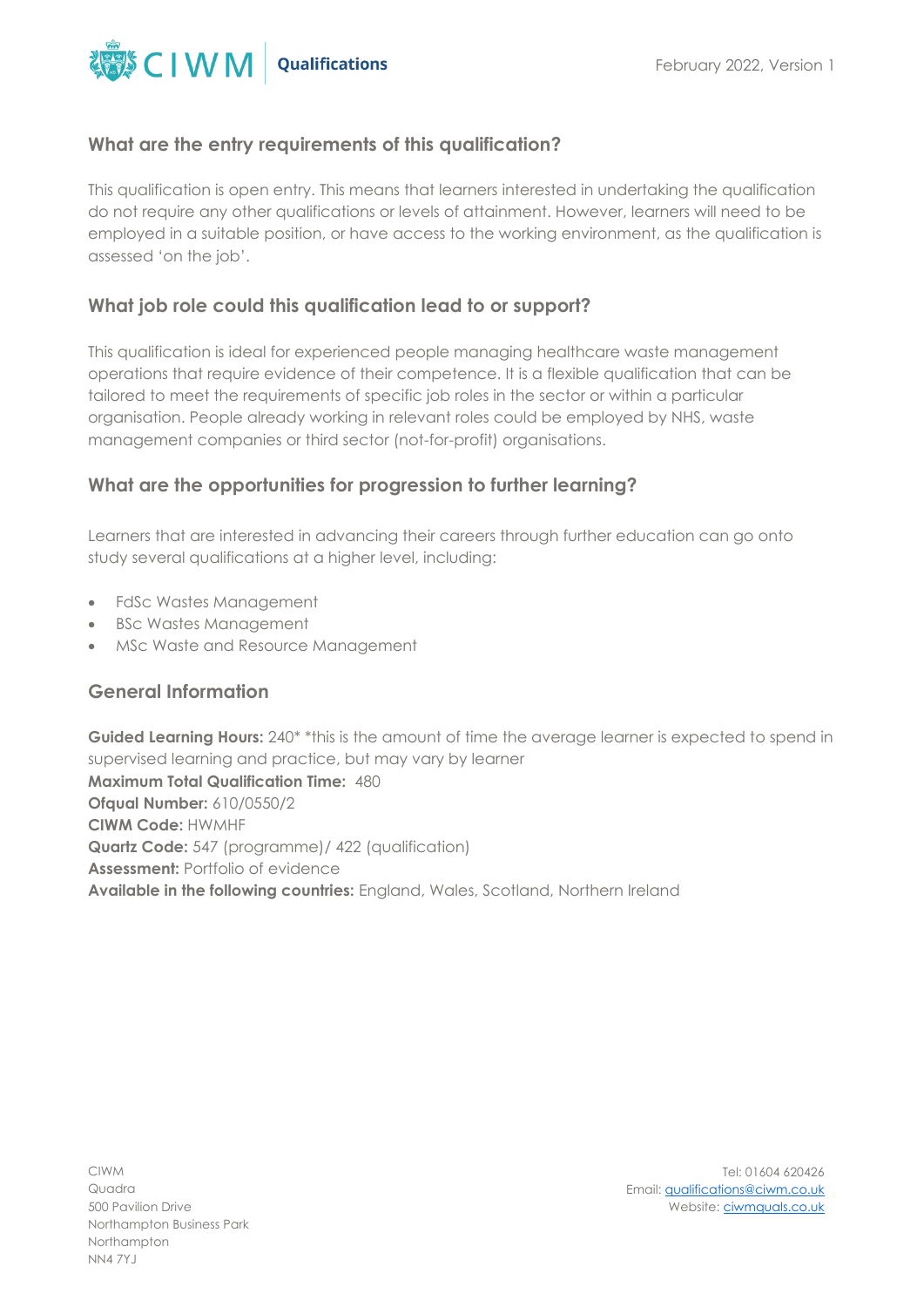

# **Qualification Structure**

Learners must complete the 14 mandatory units from group 1 and then select 1 unit from optional group 1 and 5 units from the optional group 2.

#### **Mandatory Group**

| <b>Ofqual</b> | <b>Title</b>                                                                                                                         | <b>Level</b> | <b>CIWM</b><br><b>Unit</b> |
|---------------|--------------------------------------------------------------------------------------------------------------------------------------|--------------|----------------------------|
| Code          |                                                                                                                                      |              | Code                       |
| R/650/1525    | Comply with waste management legislation                                                                                             | 5            | HWM01                      |
| D/650/1529    | Conduct a healthcare waste management audit and pre-<br>acceptance audit                                                             | 5            | HWM05                      |
| J/650/1530    | Manage the environmental impact of work activities at<br>healthcare facilities, treatment facilities, and transport<br>operations    | 5            | HWM06                      |
| K/650/1531    | Develop a healthcare waste management policy and plan                                                                                | 5            | HWM07                      |
| M/650/1533    | Manage a budget to support the efficient use of resources at a<br>healthcare waste management facility                               | 5            | HWM09                      |
| Y/650/1536    | Prepare and deliver in-house training                                                                                                | 5            | HWM11                      |
| A/650/1537    | Implement a healthcare waste management plan                                                                                         | 5            | HWM12                      |
| D/650/1538    | Implement a waste minimisation programme                                                                                             | 5            | HWM13                      |
| F/650/1539    | Manage sharps waste safely at a healthcare facility                                                                                  | 5            | HWM14                      |
| K/650/1540    | Manage the collection of hazardous and non-hazardous waste<br>from a healthcare facility                                             | 5            | <b>HWM15</b>               |
| L/650/1541    | Manage the movement, sorting and storage of hazardous and<br>non-hazardous waste                                                     | 5            | HWM16                      |
| M/650/1542    | Manage improvements to waste management practices<br>based on principles of sustainability                                           | 5            | HWM17                      |
| T/650/1544    | Maintain health and safety in the waste management function<br>at healthcare facilities and healthcare waste treatment<br>facilities | 5            | HWM19                      |
| Y/650/1545    | Manage waste transport operations for the transfer of<br>hazardous and non-hazardous waste at a healthcare facility                  | 5            | <b>HWM20</b>               |